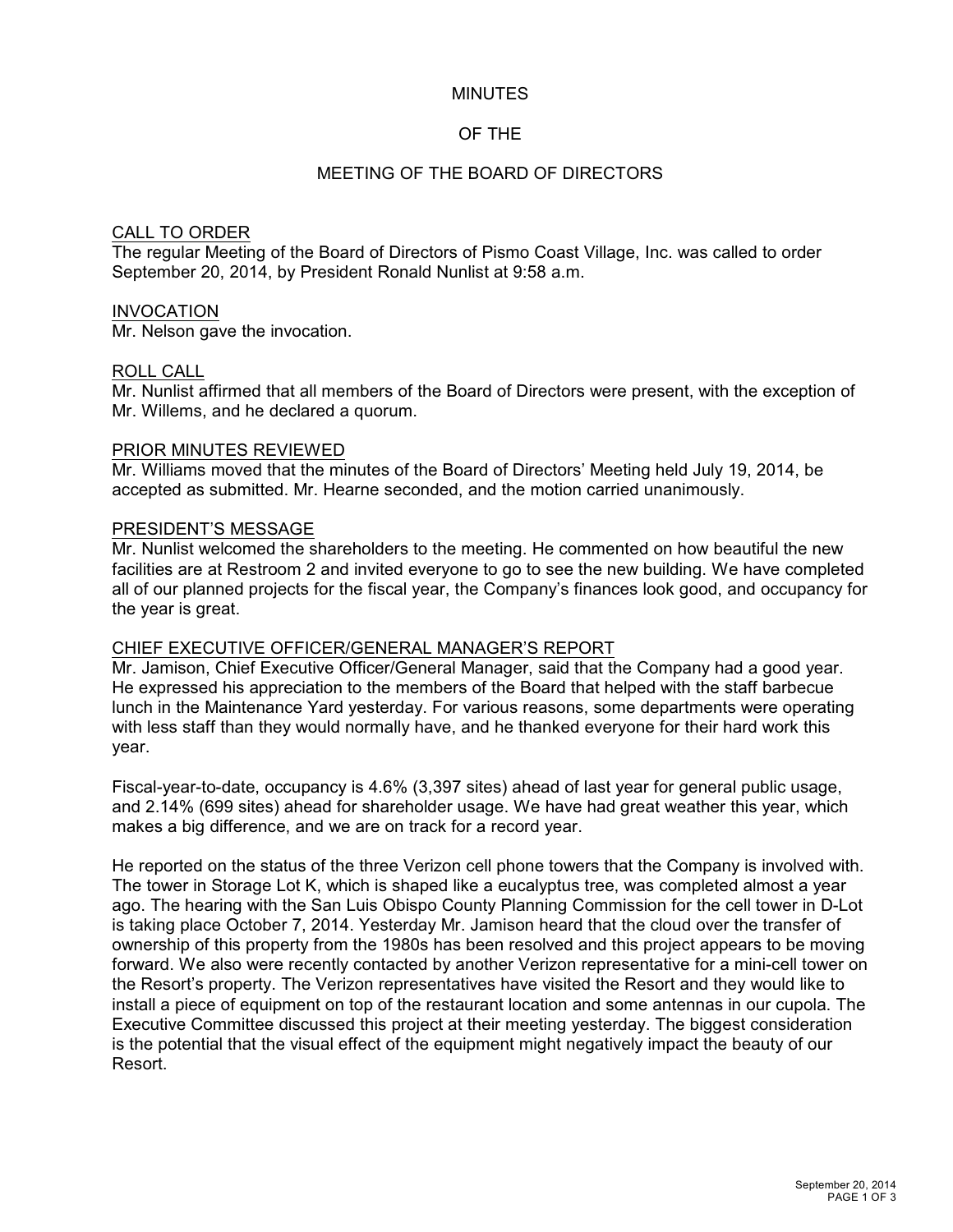We are currently working on the installation of the security camera surveillance system in C and D Lots. All of the underground utilities have been put in and we ran the conduit to house the electrical wiring and Cat-5 cable for the cameras. There will be seven cameras installed, and six of them will be thermal cameras. The seventh one will be on the entry gate and will be a detail-type camera.

The abandonment of the paper streets in C and D Lots in Oceano is completed, and the final hearing with the San Luis Obispo Planning Commission took place last week. As of this moment, the paper street that potentially might have had an impact on our storage property has been removed.

He reported that the Pismo Preserve Project being pursued by the San Luis Obispo Land Conservancy has been approved for the 900-acres behind F McLintocks Dining House for development as hiking and riding trails. Pismo Coast Village donated \$25,000 toward this project. There have been several nice comments made by local entities regarding our contribution.

## EXECUTIVE COMMITTEE REPORT

Mr. Nunlist, Chair, reported that the Executive Committee met yesterday. Mr. Hughes gave the committee's report. The Committee discussed the perimeter fence along Dolliver Street/Highway One, the status of the 2014 capital projects, ideas for the 40<sup>th</sup> Anniversary celebration for Pismo Coast Village, additional new investment funds for the employees' 401(k) Plan, personnel issues, the proposed Verizon cell phone tower on the Resort's property, and additional security for the storage lots. Mr. Nunlist reported that the Committee discussed including verbiage in the Verizon lease agreement stating that the cell tower would not interfere with any improvements, additions, etc., that the Company might want or need to make to the Clubhouse building.

## FINANCE COMMITTEE REPORT

Mr. Hardesty, Chair, said his Committee met this morning and reviewed the financial statement for the eleven-month period ended August 31, 2014. The financial condition of the Company remains strong. The Committee discussed the final drafts of the operating and capital expenditures budgets for fiscal year 2014/2015. The Committee also discussed water conservation in the restroom facilities.

### OPERATIONS COMMITTEE REPORT

Mr. Plumley, Chair, said that the Operations Committee met this morning and discussed the rules for the resort and the shareholder information manual. The Committee is doing a comprehensive review of all of the verbiage to make sure everything is current. The Committee also reviewed the progress on the plans for the replacement of the perimeter fence along Dolliver Street/Highway One. He mentioned that there was a sample of the type of material being considered for the fence outside the Clubhouse doors and he encouraged everyone to take a look at it.

### AUDIT COMMITTEE REPORT

Mr. Enns, Chair, said the Committee met yesterday. Also present at the meeting was Darrell Sisk, Reservations Supervisor. The Committee reviewed the procedures used for making reservations, handling advance deposits, and shareholder time usage. Mr. Hardesty, V.P.-Finance/C.F.O., was also at the meeting for discussion on the upcoming fiscal year end audit with Brown Armstrong CPA and the financial statement for the current period.

### NOMINATING COMMITTEE REPORT

Mr. Hearne, Chair, said the Committee met yesterday afternoon. The Committee reviewed the current Board of Directors' Application Log and will be revising the document. The Committee interviewed one candidate at their Friday meeting. They have an interview scheduled with another applicant at a meeting this afternoon.